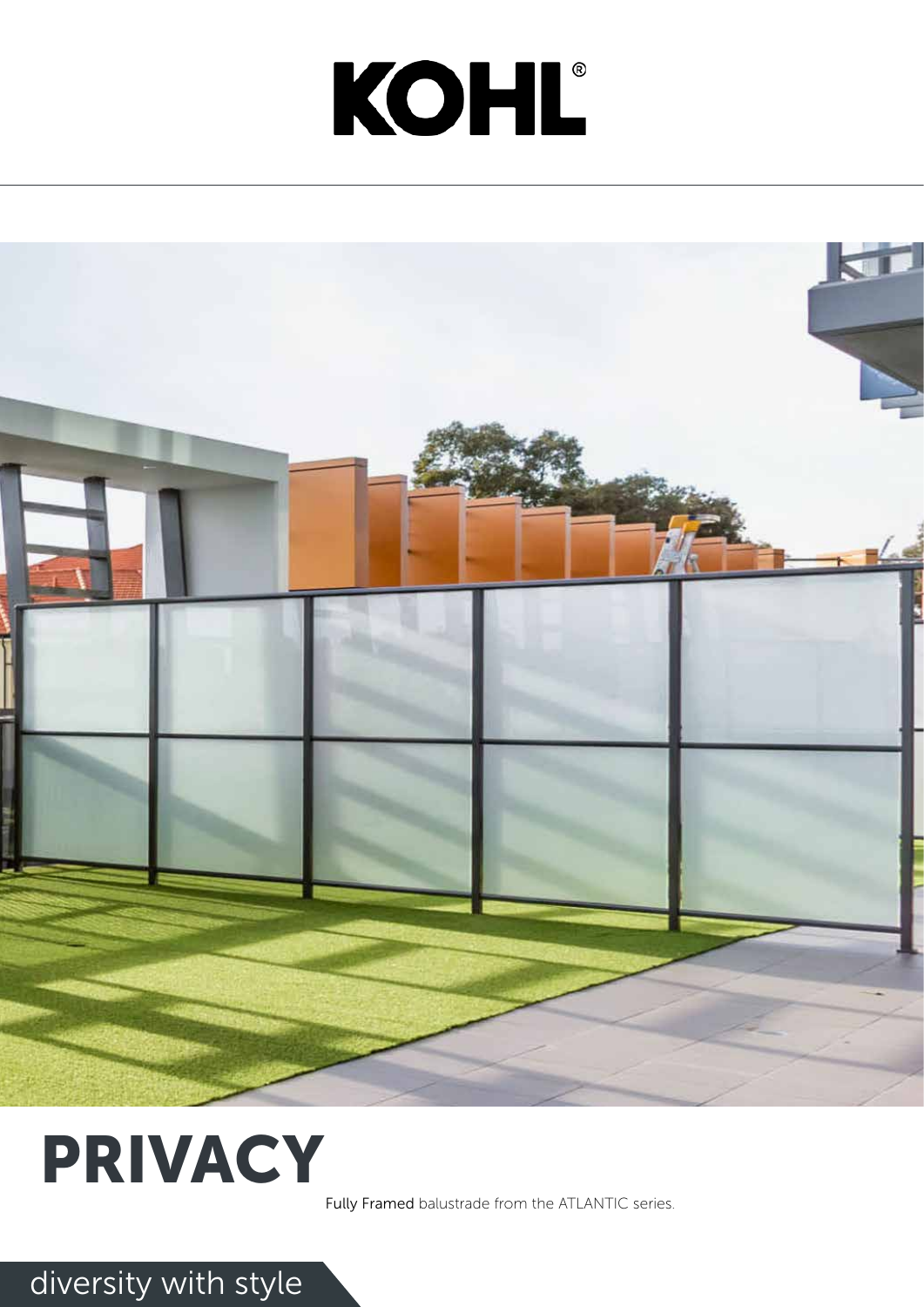Protect your privacy with Semi opaque "Obscure Glass" supported by a subtle frame that will provide a comforting boundary without unnecessary confinement.

Privacy has a the classic, customisable frame to provide a different solution for all lifestyle needs.









## PRIVACY SCREEN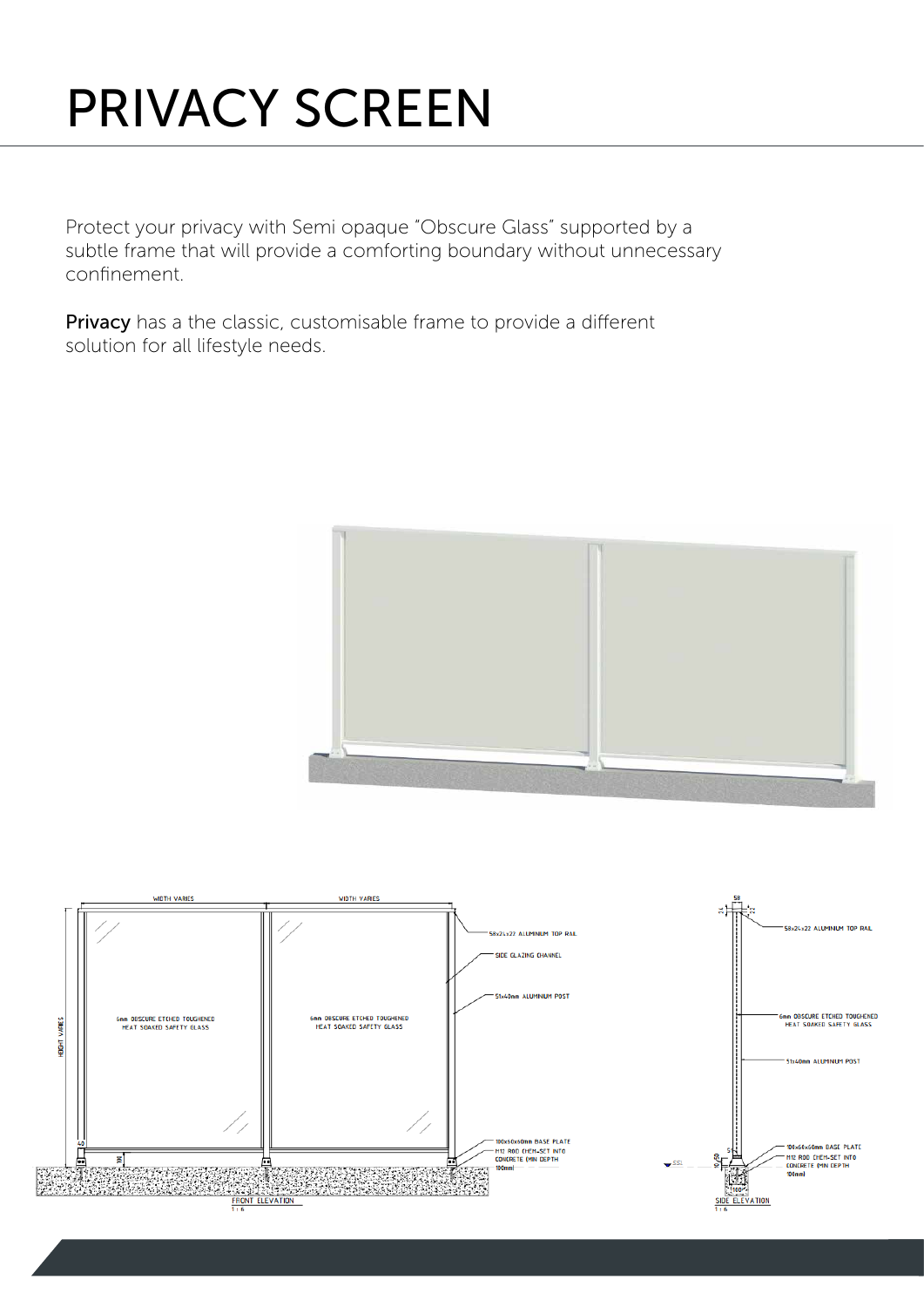#### Sleek Features

Fully framed balustrade: 6mm of Obscure Etched glass, subtle glazing channel and concealed fixings.

## Customise to suit your project

Handrail type, frame powder coated or anodized aluminium finish and system width.

## Exceptional Safety Rating

Cyclone rated: Engineered to Terrain 2, wind region D and Exceeds Australian Building standards and BCA requirements.











## KOHL

## Complete Single System

Engineered to any design requirements: Concealed fixings and slimline footplate creates a subtle yet strong aluminium design.